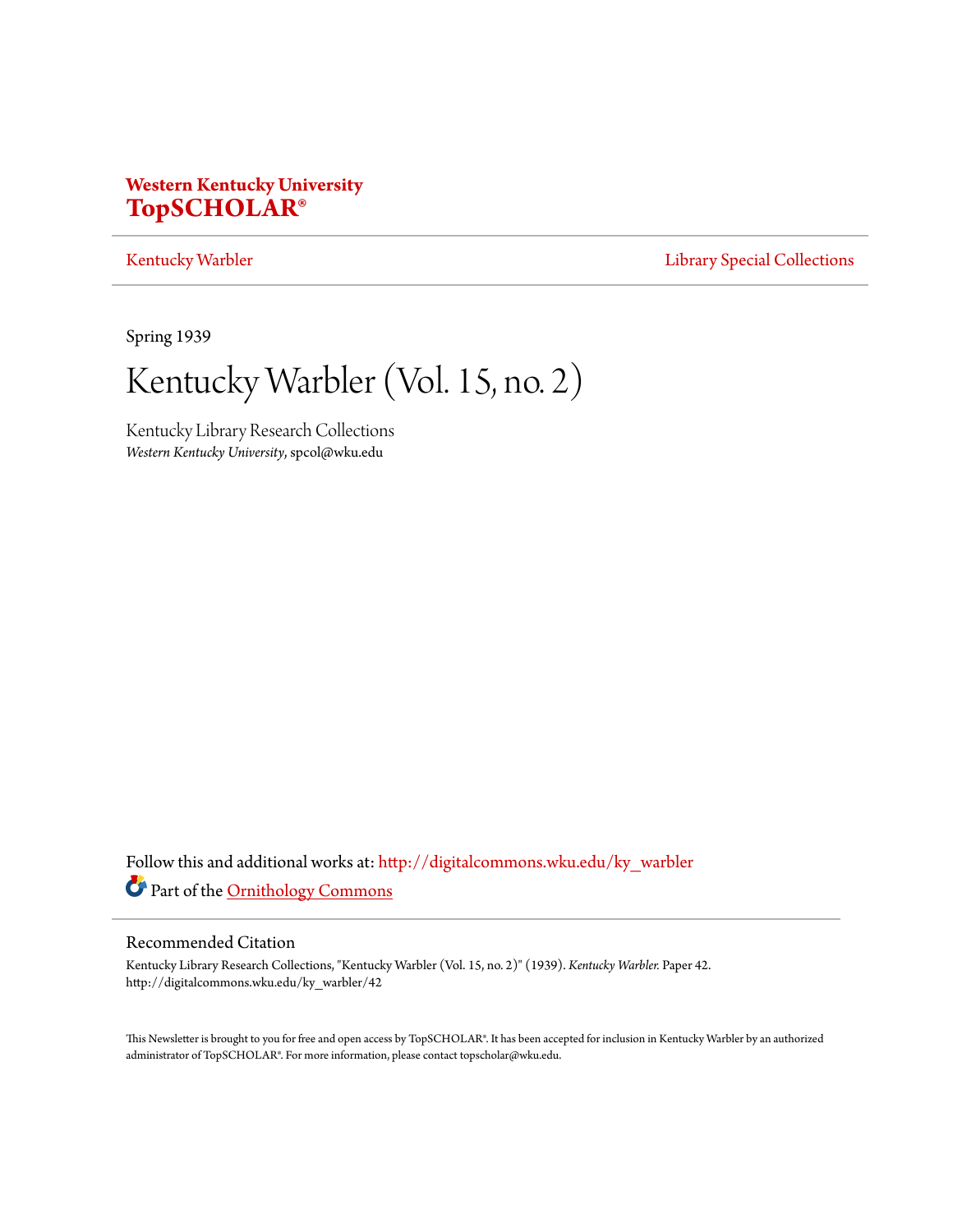Kenturky

"To sift the sparkling from the dull'and the true



The

 $\frac{1}{2}$  ,  $\frac{1}{2}$  ,  $\frac{1}{2}$ 

Marhler

from the false is the aim, of every Ornithologist."

Volume XV SPRING 1939

No. 2

### ANNUAL SPRING MEETING

The sixteenth annual spring meeting of the K. O. S. was held In Louisville, on the afternoon of April 13 and 14. The Sessions Were held in the Red Room of the Seelbach Hotel.

In the absence of both the president and vice-president the Thursday session was called to order at 2:30 o'clock by the secretary-treasurer, Virgil D. King. Miss Emilie Tunker, Supervisor of Nature Study and Gardening, Louisville City Schools, introduced the first part of the program, namely: "Meeting of the Bird Club." The sixth grade pupils of the Victor H. Engelhard School of Louisville under the able direction of their teacher, Miss Mary V. Witt, presented one of the regular monthly meetings of their bird club. The children conducted their meeting in such a delightful and effective manner that every-<br>one present compli

Miss Evelyn J. Schneider, of Louisville, presented motion pic tures of "The Eider Duck" and "Birds of Bonaventure Island." Miss Schneider told how the female Eider Duck plucks the precious down from her breast in building her nest and in making a warm cover with which to protect her eggs (usually five) from the cold while she is feeding. The production of eider-down was pointed out as <sup>a</sup> growing and valuable industry of certain sections of Canada. She growing and valuable industry of certain sections of Canada. She also related interesting experiences which she had during a visit to the Gaspe Peninsula and Bonaventure Island, as well as to describe the color and habits of gannets, puffins, and other birds shown in the pictures. Her comments were given in such-a pleasing manner that the pictures were thoroughly enjoyed by all those present.

Speaking on "Wildlife Conservation in Kentucky," Tom Wallace, editor of The Louisville Times, branded the "mere study" of birds as "anemic." "Rather," he said, "we should take a general interest in the legislative aspects of various branches of conservation which af fect birds." He deplored the poor management of Kentucky's State Parks and pointed to laxity in enforcement of the Audubon law protecting non-game birds, particularly that part of it which protects hawks and owls.

Miss Emilie Yunker distributed colorful bird sticks made by the pupils of Grade 6A of the Brandeis and Tingley Schools of Louisville, imder the direction of Misses Amy P. Healine and Hattie J. Reis. An attractive exhibit of bird houses and feeding boxes was of special interest. These were built by the 5B pupils of the Hazelwood School under the direction of Miss Mattie Pirtle.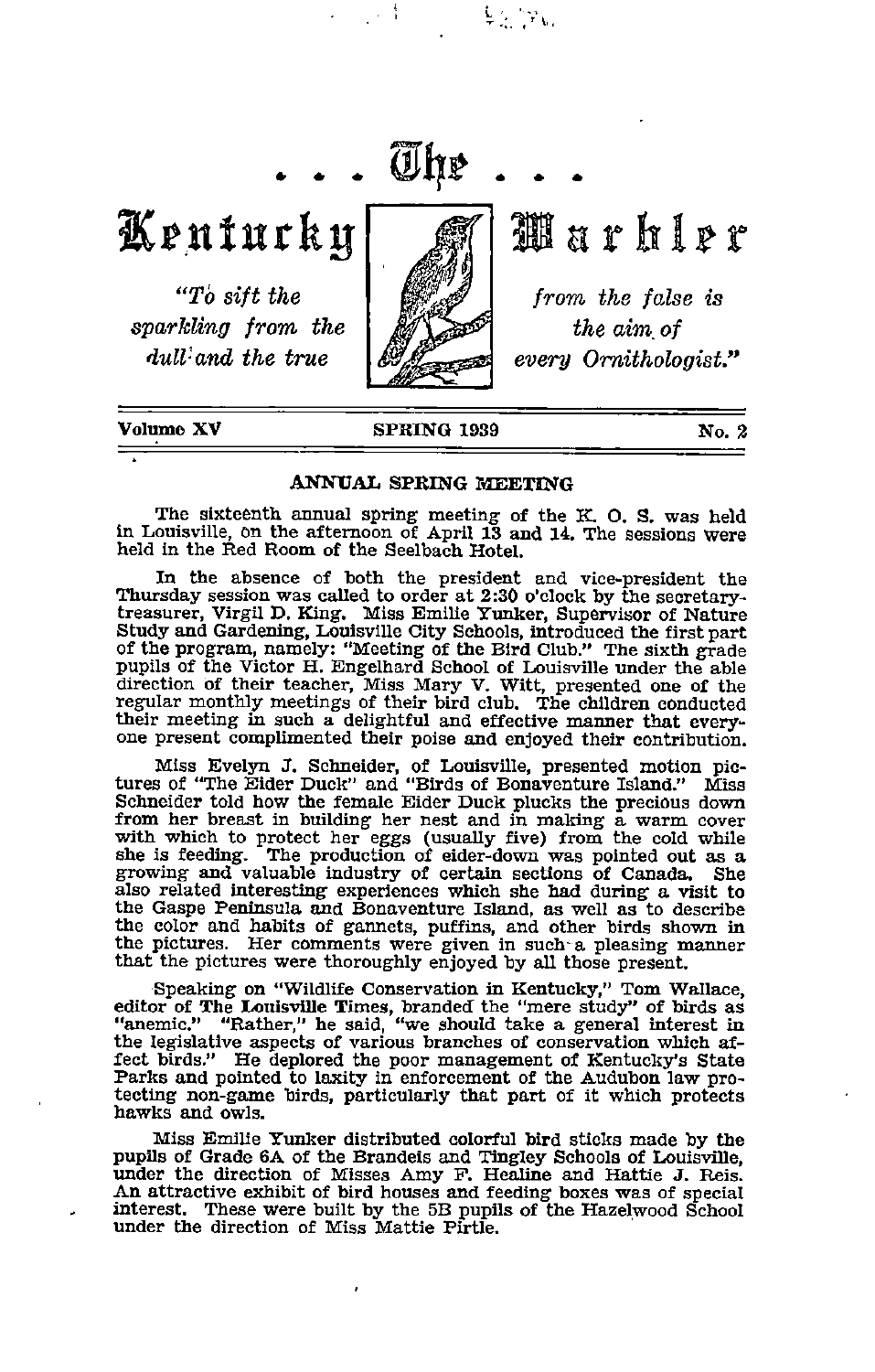Dr. Gordon. Wilson, of Bowling Green, presided at the Friday session. During the business session those present were asked to express their opinions as to whether we should have a fall meeting or should simply concentrate on the Wilson Club meeting, which will be held in Louisville on December 1 and 2. Every member who expressed an opinion favored our having the annual fall meeting.

Misses Shirley Durham and Hazel Kinslow presented an invita tion from Paducah for the fall meeting. This invitation will be seri ously considered by the officers and councillors, and the date and place of the fall meeting will be announced in the summer issue of The Kentucky Warbler.

In response to Tom Wallace's suggestion that the K. O. S. should make a concerted effort to promote bird protection in Ken tucky, a legislative committee was appointed. The members of the committee are: Leonard C. Brecher, Louisville; Major Victor Dodge, Lexington, Chairman; and Dr. T. Atchison Frazer, Marion.

James B. Young, of Louisville, gave a very interesting talk on "Bird Banding." Mr. Young described the beginning and growth of bird banding in this country and the types of traps and bait used. He said that a water drip is used during the summer, as it has a universal appeal to bird life. He pointed out the necessity of the bander being able to identify positively the birds banded, or his records will be useless. In relating experiences he had with "repeaters", he pointed out in <sup>a</sup> very con vincing manner how gratifying the bird banding hobby is.

Fred M. Mutchler, of Bowling Green and Louisville, spoke on the "Summer Birds of the Dry Tortugas." Mr. Mutchler was sent to the Tortugas by the Bureau of Biological Survey to check on the number of Sooty Terns nesting there in 1935. He concluded there were about 13,000. He gave a very interesting and informative talk on the feeding, mating, and nes Terns, as well as to mention other interesting forms of life which he observed while there.

Floyd S. Carpenter, of Louisville, showed natural-color slides, which he made during the past summer, as he spoke on "Bird Obser vations along the Chesapeake Bay." The slides included not only birds but also attractive views of Mt. Vernon, the Potomac River, a rainbow, and other objects of interest. All those present were highly pleased with Mr. Carpenter's witty and humorous remarks, which he so cleverly wove into his talk.

—VIRGIL D. KING, Secretary-Treasurer

### BANDING OF BIRDS By JAMES BOSWELL YOUNG

The history of bird banding reaches far back into antiquity, and there are isolated reports of the banding of birds in ancient times before Christ. However, in so far as America is concerned it is both fitting and proper that the first man to do this work in this country should be Audubon, and those of you who have read the story of his'life, know that in Pennsylvania he banded a brood of phoebes and that he was rewarded for his efforts by the return, the next season, of two of his banded birds.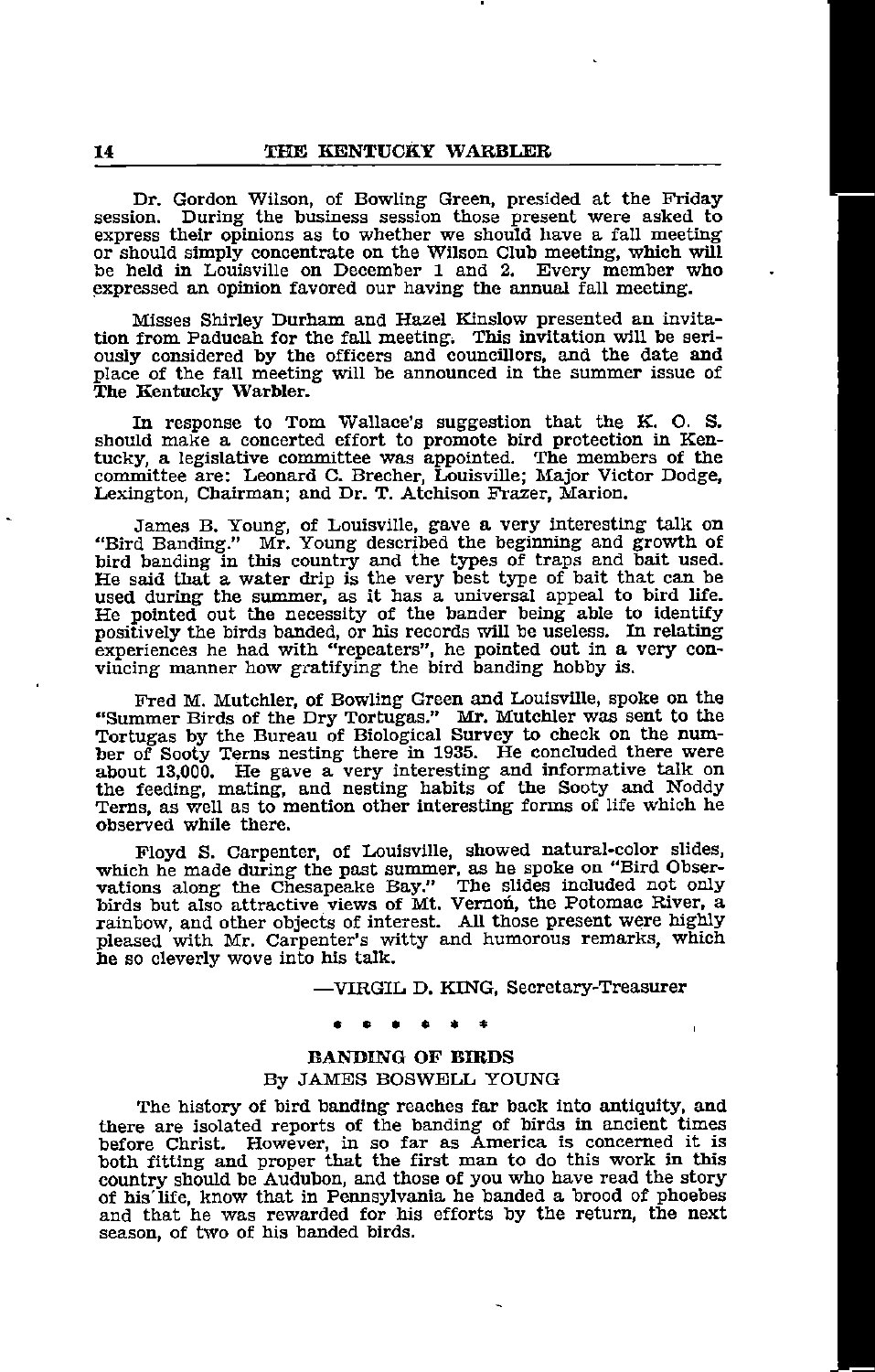In December, 1909, there was formed in this country an organization known as the American Bird Banding Association, and this organization-developing a method of systematic trapping of birdsdemonstrated fully the possibility of extensive banding operations. Realizing that the information obtained from the work would be of un questionable value in the administration of the Migratory Bird Treaty Act of July, -1918, the Biological Survey, which is a division of the Department of Agriculture, took over the work of the American Bird Banding Association.

Today there are 2,193 voluntary cooperators working under the supervision of the Bureau of Biological Survey, gratis, who have, up to the present time, banded 3,000,000 birds. These operators are scattered throughout the U

Of course, it must be perfectly obvious to all of you that the fundamental effort on the part of every bird bander is to capture, band, and release an uninjured bird. If the bird is injured in any way, during the process, the record is of no value, because the subsequent history of an injured bird gives us no indication of how a perfectly normal bird would act, and that is what the Government really wants to know.

Therefore, every precaution is taken to insure the safety of the birds, and in the time within which I have been banding I have yet to experience a serious tragedy of any sort.

The banding itself is done with an aluminum band of varying sizes, depending on the size of the bird, on each of which there is a number which is different from any other number on any other bird. On the inside of the band'is printed "Notify Biological Survey, , Washington, D. C." These bands are furnished free to all coonera- tors and are placed on the tarsus or leg of the bird taken. At the present time we are instructed to band every species of bird with the exception of the English Sparrow.

There are many methods of trapping birds. At the outset you must accustom the birds to coming to your trapping station by the use of food and shelter. Once you have established such a station, there are various sorts of traps used. It is the hope of every bander that he may find one type of trap that will be the perfect trap and take all kinds of birds under all conditions. However, such is not the case, and most cooperators use a variety of traps.

One of the simplest and incidentally most successful of all traps is known as the Drop Trap, or the Pull String Trap, which is nothing more or less than <sup>a</sup> wire box, one end of which has been raised and propped by a stick, to which is attached a string which is held by the operator, who is hidden from view. Food is placed under the trap, and as the birds hop under it to eat, the string is pulled, and the trap falls, thus imprisoning them.

Another successful type of trap is called the Sparrow Trap, which is worked on the same principle as a wire rat trap or lobster pot is built, to wit, an inverted funnel, into which the birds, having entered, find it difficult to extract themselves. popular types of traps is known as the Potter Trap, named for Miss Jessica A. Potter. This type of trap is merely a small cage with a door that slides up and down precisely like the door of some canary, cages. There is a small platform to which is attached an arm.. This-arm, in turn, holds the door open. When the bird hops upon the platform.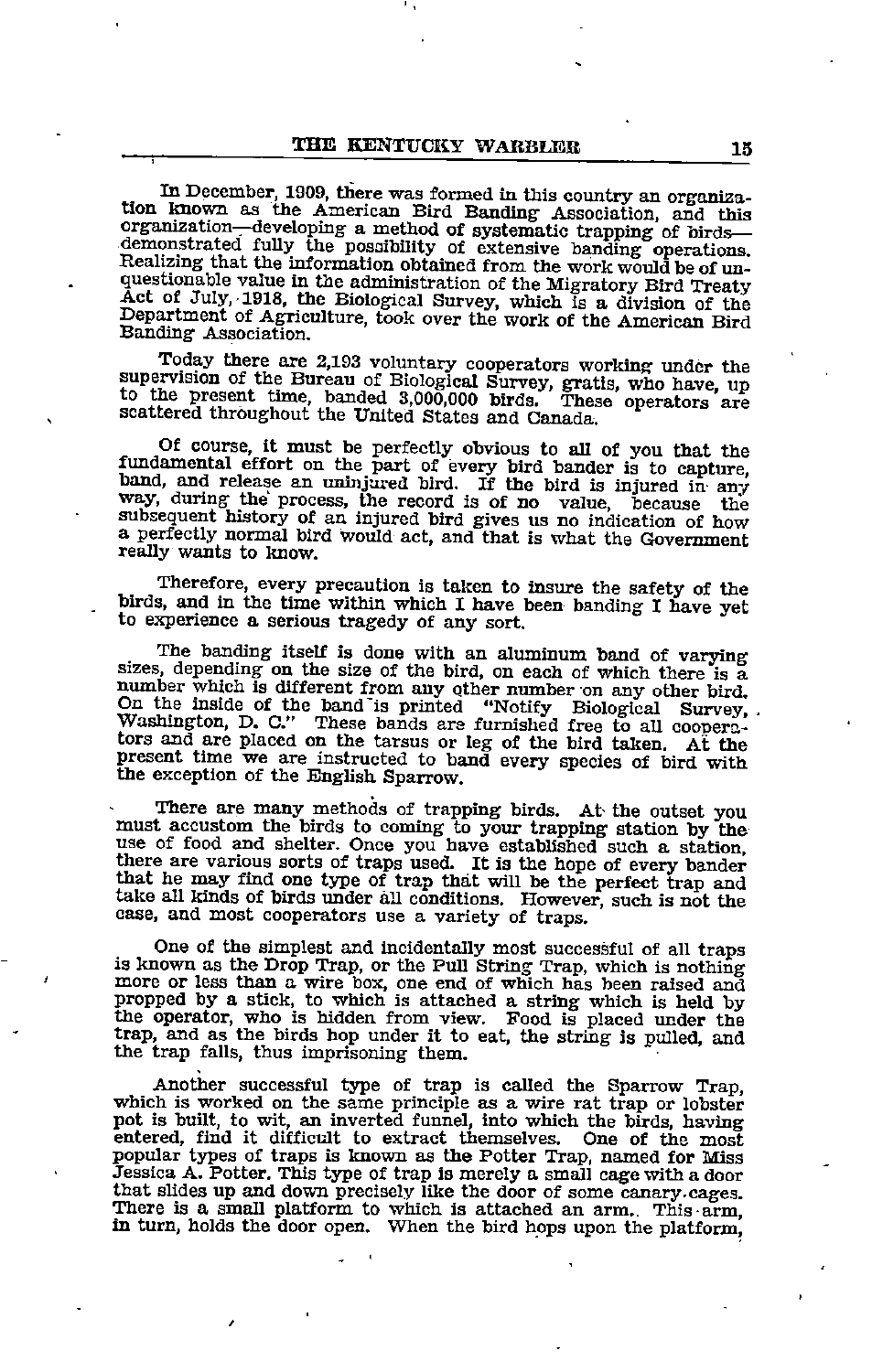the support is removed, and the door falls. I say this is one of the most satisfactory traps because once the bird is imprisoned, it has no way of escape. This type of trap may be used as <sup>a</sup> single cell or many cells together.

It has been found from experience that certain birds will enter <sup>a</sup> trap only from the top. This is particularly true of the Warbler group. Chickadees and Titmice likewise seem to prefer this type of entrance. So there has been developed a type of trap known as the Chardonneret. With this type, the door, or entrance, is on the top of the trap and is held in place by a spring. A small trigger is attached to the end of the door, and when the door is opened, this trigger is braced by a horizontal rod, which serves "as a perch and which is hinged. When the bird hops down on the perch, its weight pushes the perch downward, thus releasing the spring, and the door springs shut.

Another type of trap involving the same principle is known as the Cohasset Trap, which is nothing more or less than <sup>a</sup> funnel down which the bird hops into the wire enclosure. When it attempts to get out, it follows the edge of the trap and does not come back to the center and fly. upward, which is the only way that it can escape.

There are many types of bait used. In fact, I know of no kind of food ordinarily eaten by birds that cannot be used at some season of the year. In the winter a mixture of hemp seed, cracked corn, millet, and sunflower seed is good. Sunflower seed attracts the Cardinal; the millet attracts Juncos and all of the Sparrows. Bread will attract Mockingbirds and, in the early spring, Robins. Suet is ideal for Chickadees, Titmice, and Woodpeckers. In the summer time the finest of all baits for all types of birds is water. <sup>A</sup> small pool into which there is a slow drip of water is excellent. Robins, Catbirds, and Brown Thrashers cannot-resist the lure of the shower bath, and, so far as known, water is the only universal means by which Warblers can be attracted. From my own personal experience <sup>I</sup> have taken proportionately more birds from <sup>a</sup> trap using water as bait than all the rest of my traps put together.

All of the methods of trapping which I have heretofore mentioned can be used in connection with water, and it affords a universal appeal to all species of birds.

As to the qualifications of the cooperator himself, it is obvious that he must be sufficiently qualified in ornithology to recognize and distinguish the type of bird he has caught. If he, cannot do this, his records are worse than useless and lead only to confusion.

Perhaps to some of you this may sound like over-emphasis—that Identification of a bird in the hand is simple—^but there are times when the positive identificaton of birds, even in the hand, is a very difficult matter. I refer especially to the Warblers in fall plumage, and I have spent many interesting hours trying to identify positively and <sup>I</sup> have spent many interesting hours trying to identify positively <sup>a</sup> Warbler whose back is dull green, whose breast is light yellow, and which has or has not a line over the eye, depending on the way you look at the bird. Is it a Tennessee, Nashville, or Orange-crown-ed? Adult or juvenal? Adult or juvenal?

Likewise a cooperator must have sufficient time to devote to this work. He must not leave birds imprisoned for an undue length of time, and he must always be watchful less a stray cat or other predatory animal get at the imprisoned bird.

 $\ddot{\phantom{0}}$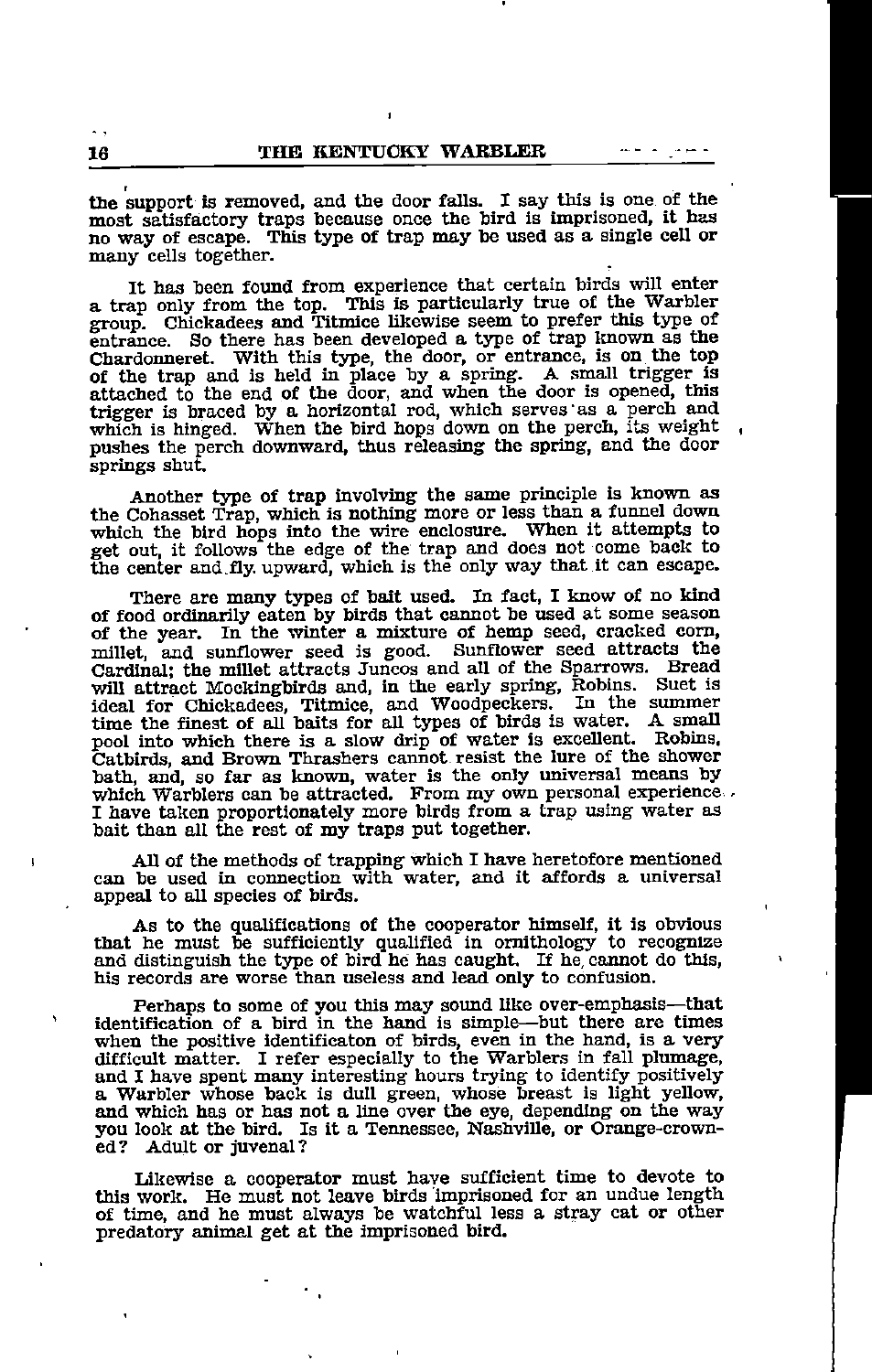But there is no pastime that I know of that is more interesting, worthwhile, or diverting, particularly at this time of year, when almost any type of migrating bird can be found in the traps.

What is the result of this effect, and what worthwhile informa tion has been obtained?

On this subject alone one could talk for hours, but I think that if I give you a few specific examples, perhaps you may be able to judge for yourself whether a worthwhile knowledge of our bird life is being gained.

For instance, we know that a Mallard duck may live at least 15 years, for Dr. Uncoln, who is the present head of the Biological Survey, banded one in November, 1922, and it was shot some few miles from where it was banded in November, 1937.

From banding we have learned that the Marsh Hawk Is quite <sup>a</sup> traveler, for one banded in June, 1937, in Minneapolis was killed near Havanna, Cuba, in 1938.

There is a record of a Red-tailed Hawk which was banded in June, 1924, at Moose Jaw, Saskatchewan, which was killed in Louisiana 14 years later.

An Osprey banded in June, 1936, on Long Island was found dead a year later in Brazil.

We know the Chimney Swifts live at least 11 years, for one. banded at Thomasville, Georgia, in 1927 was caught in Quebec in 1938.

There is a record of a Lesser Yellowlegs banded in Cape Cod in August 28, 1935, which was killed September 3,1935, in Martinique, French West Indies. This distance is more than 1900 miles and indicates a traveling speed of more than 300 miles a day.

Banding has disclosed a certain east-west or west-east move ment of migrating birds, which, before the era of banding, was not suspected. For instance, a Cliff Swallow banded on June 14, 1937, in South Dakota was captured in July, 1937, in West Virginia.

Perhaps you are wondering about my own experience in banding and my own records. I think the greatest reward that comes to a bird bander is the return of birds to his station after the space of a year, or two years, or even five years. Of course, the longer one traps, the more birds that he bands, the more returns he is sure to receive. I do not want to bore you \^th too many dates, but I would like to tell you of two interesting birds.

The first of these is a Robin, which I banded one cold, snowy fourteenth of March, in 1937, at 11:00 o'clock in the morning. My pull string trap that I have heretofore described to you is so situated that it can be operated from my kitchen window, and on that par ticular day the trap was baited with bread. My good friend, this particular Robin, was extremely hungry, and he entered the trap without hesitancy. So hungry, in fact, that although the trap had fallen over him, he continued to eat. As soon as he became aware of his imprisonment, I went out, caught him, and banded him with number 37-221, 802. Apparently the trap did not disturb him very much because at 5:15 on the same day I caught him again in the same trap.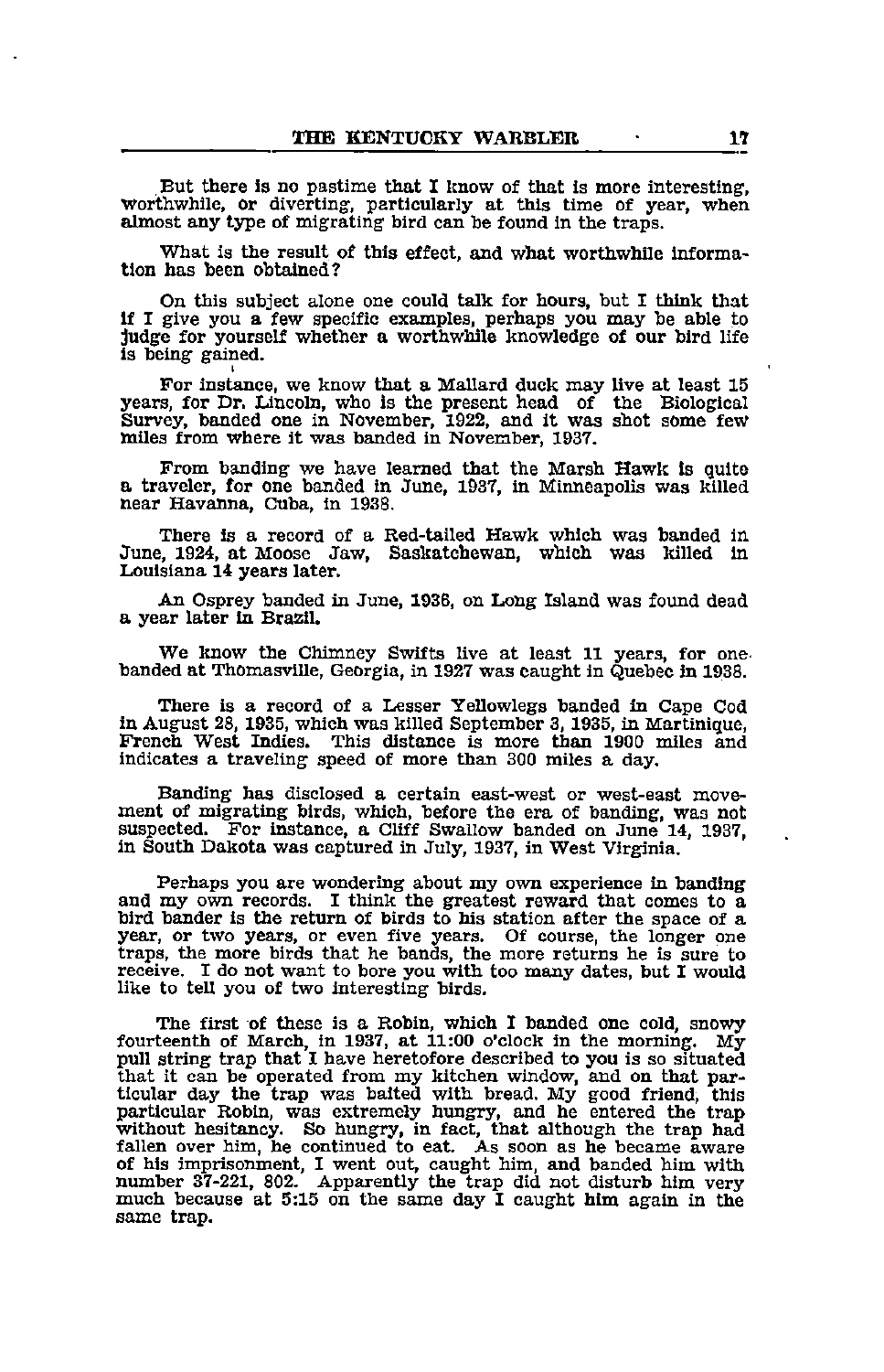May I say at this point that there are too many records of repeating birds to allow even a conjectura that trapping frightens birds away. On the contrary, repeating birds are so common in all' known to have acquired the "trap habit," and it is not uncommon to catch a bird 15 times within the space of 45 days. This type of bird learns that there is plenty of good and no harm in the trap, and he has not the slightest hesitancy in entering. This is particularly true of Titmice and Chickadees, and after a while these birds become more or less a nuisance because they continually trip the trap and occupy it, so that other unhanded birds cannot enter.

But back to the Robin. That was the last I saw of this gentle-man until the twenty-fifth day of February, 1938, one year later, when I again caught him. No mistaking it, because there was the band on his leg. After a whole winter of vacationing in the south, he was nice and plump and full matured, and my catching him didn't seem to bother him very much.

I heard no more of him until St. Patrick's Day of this year, and there he was in the same trap as fit as ever. You may rest assured that <sup>I</sup> look forward with considerable pleasure to seeing bim again in 1940. •

I should like also to tell you of a Mockingbird who has my utmost respect and also the undisputed freedom of my yard. gentleman was banded by me on New Year's Eve Day, 1936, at 9:00 o'clock in the morning. His number is 37-210,380. He repeated on the third day of January, 1937, and the tenth day of January.

Perhaps those of you who have read Mrs. Lasky's splendid articles on the Mockingbird know that they have a most interesting habit of "defending a certain territory." This means that a certain Mockingbird will decide that he is the owner of a certain well-defined area, and woe be to any other Mockingbird that enters. This is particularly true in the spring when he is waiting for a mate, and during that period Robins are the particular source of his displeasure, and he has no hesitancy in chasing them beyond his boundary lines.

This particular gentleman seemed to select my back yard as part of his domain, and woe be to any Robin that alighted therein. This was not particularly pleasing to me, because it was the time of year that Robins can be trapped rather easily, and so I decided to deport my good friend, the Mockingbird. On the sixth day of February, 1937, I caught him at 9:30 in the morning and took him to Hikes Lane and Bardstown Road, which was about three miles from my home and released him.

It is my honest belief that he got home before I did, for there he was ruling the roost as usual. So on the ninth day of February, 1937, I caught him again and took him six miles from home and released him. On March 5,' 1937, he was back. I figured that such persistence should be rewarded; so I did without the Robins, and lie policed my back yard all that spring. That was the last I heard of this gentleman, and, as his most ardent admirer, I regreted his disappearance. Much to my surprise, on the fifth day of February, this year, <sup>I</sup> caught him again, and he was now back at the old stand when last I saw him, still giving the Robins the very devil.

There are many interesting problems regarding banding that I hope some day to solve. It has been my pleasure to band <sup>a</sup> con siderable number of Cardinals, and I have received many returns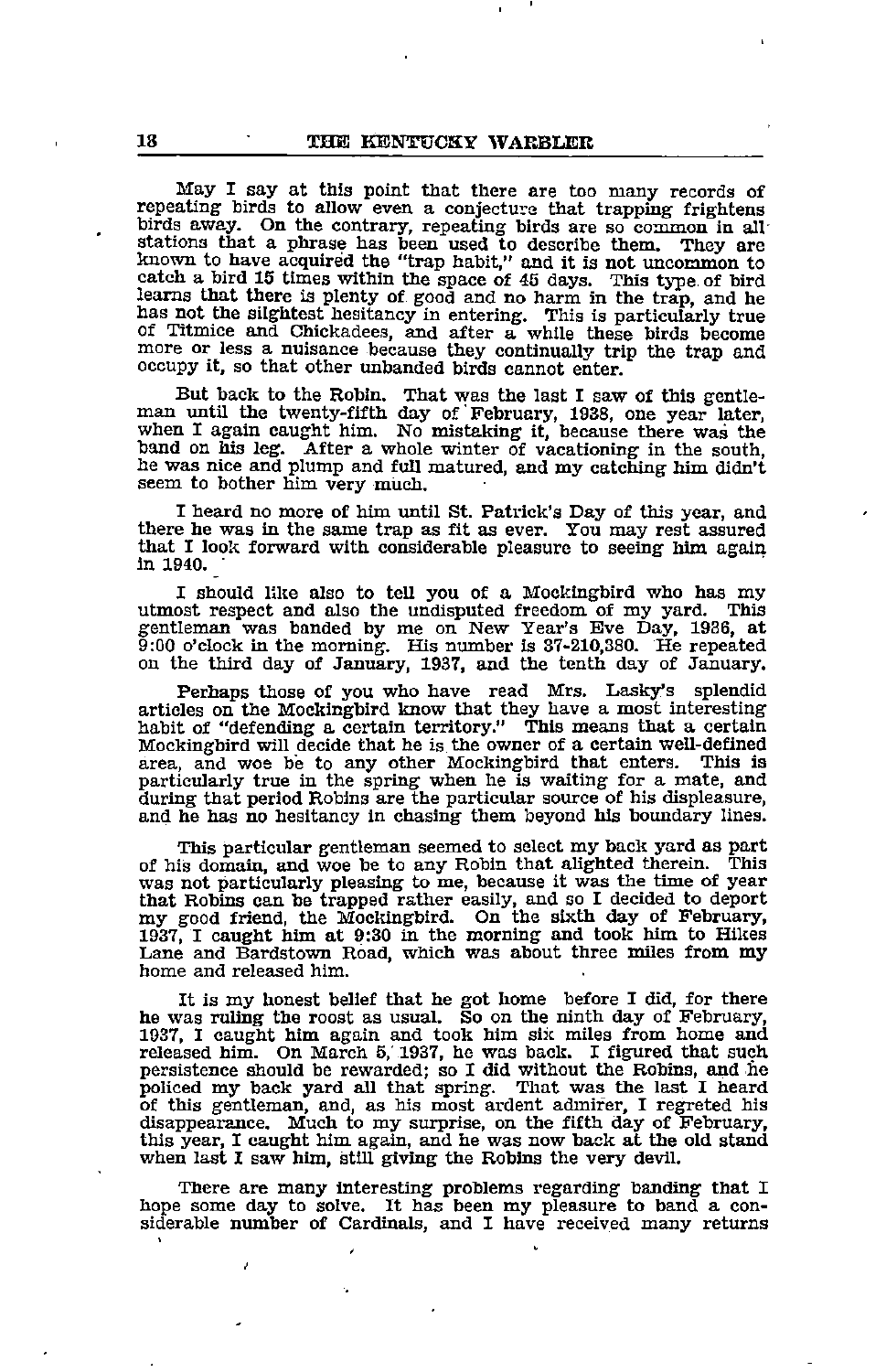from these bands, both at my own station and from persons who have found these birds—most of which have met with the tragedy of cats and automobiles. There is a certain winter shifting of Cardinal population, and some day How long do these birds live, how often do they return, and how far do they go on their winter wanderings ? These are some of the many problems.

I believe that the winter home of the Chimney Swift, which still remains a great puzzle to ornithology, will be found through banding. The Tennessee Ornithology Society, working with Mr. Ben Coffee, Mrs. Laskey, and others, have banded thousands of Chimney<br>Swifts during the fall migration. Some day soon,—perhaps sooner<br>than we think—some missionary in the wilds of South America may<br>be handed one of these bands be handed one of these bands from a native, and then the first definite clue as to the winter quarters of these interesting birds will be known. I am planning to do some Swift banding myself thig fall, and <sup>I</sup> hope it will be my band that he finds.

### ANNVAL FIELD DAY AT McELROY FARM, APRIL I and 2, 1939

Last year, when twenty-one Kentuckians and Tennesseans visited the McElroy Farm, on March 26 and 27, it was decided to make this journey an annual event, the date to be determined by Mr. Wilson. Some weeks after Christmas, 1938, the dates were set for April 1 and 2, 1939, and invitations were sent out to all chapters of the Kentucky Ornithological Society, the Tennessee Ornithological Society, and the southern chapters of the Indiana Aubudon Society. A total of fortysix people'visited the farm on one or both days, thirty-three of them coming from a distance. A total of 100 species of birds was listed, <sup>41</sup> of these being water birds. The lake was at that time <sup>a</sup> little over 300 acres in extent, many times larger than it was at the same time in 1938 and about the same size as in late April, 1937.

Those who arrived on April <sup>1</sup> ate dinner together at the Helm Hotel in the evening and then visited the Kentucky collection at Western Teachers CoUege, especially to see the stuffed specimens that have been done by Ottis Willoughby of Warren County. The next morning they returned to the lake and were joined by a crowd almost at large. The party visited the similar lake on the Chaney Farm in the early afternoon and broke up about 3:30.

The following people visited the McElroy Farm on this occasion: Indianapolis: Mr. Samuel E. Perkins, HI; Misses Elizabeth Taft, Katherine Graves, and Ruby Wolfe; Nashville: Messrs. A. F. Ganier, Leo Rippy, Jr., James A. Robins, George R. Mayfield, and Paul K. Bryant; Mrs. Paul K. Bryant and Miss Elaine Woodward; Clarksville: Messrs. Alfred Clebsch, Alfred Clebsch, Jr., Charles E. Pickering, and Buddy Collier; Miss Katherine Pickering; Glasgow: Messrs. Russell Starr, Everett Frei, Cal Rogers, Leonard Rogers, and Clayton Gooden; Mrs. Everett Frei; Marion: Messrs. C. A. Hollowell, O. M. Shelby, T. Atchison Frazer, and R. J. Hardesty; Louisville: Messrs. Burt L. Monroe, Bobby Mengel, Virgil King, and James Lafollette; Misses Mabel Slack, Evelyn Schneider, Audrey Wright, and Marie Peiper; Cloverport: Floyd Carter; Rich Pond: William Jameson; Hardinsburg: Joe M. Robertson; Calhoun: Felix Perrin; Bowling Green: Messrs., Gordon Wilson, L. Y. Lancaster, Ottis Willoughby, Jo Allen Bryant, Hayward Brown, J. R. Whitmer, Ed. Diddle, and Kelly Thompson.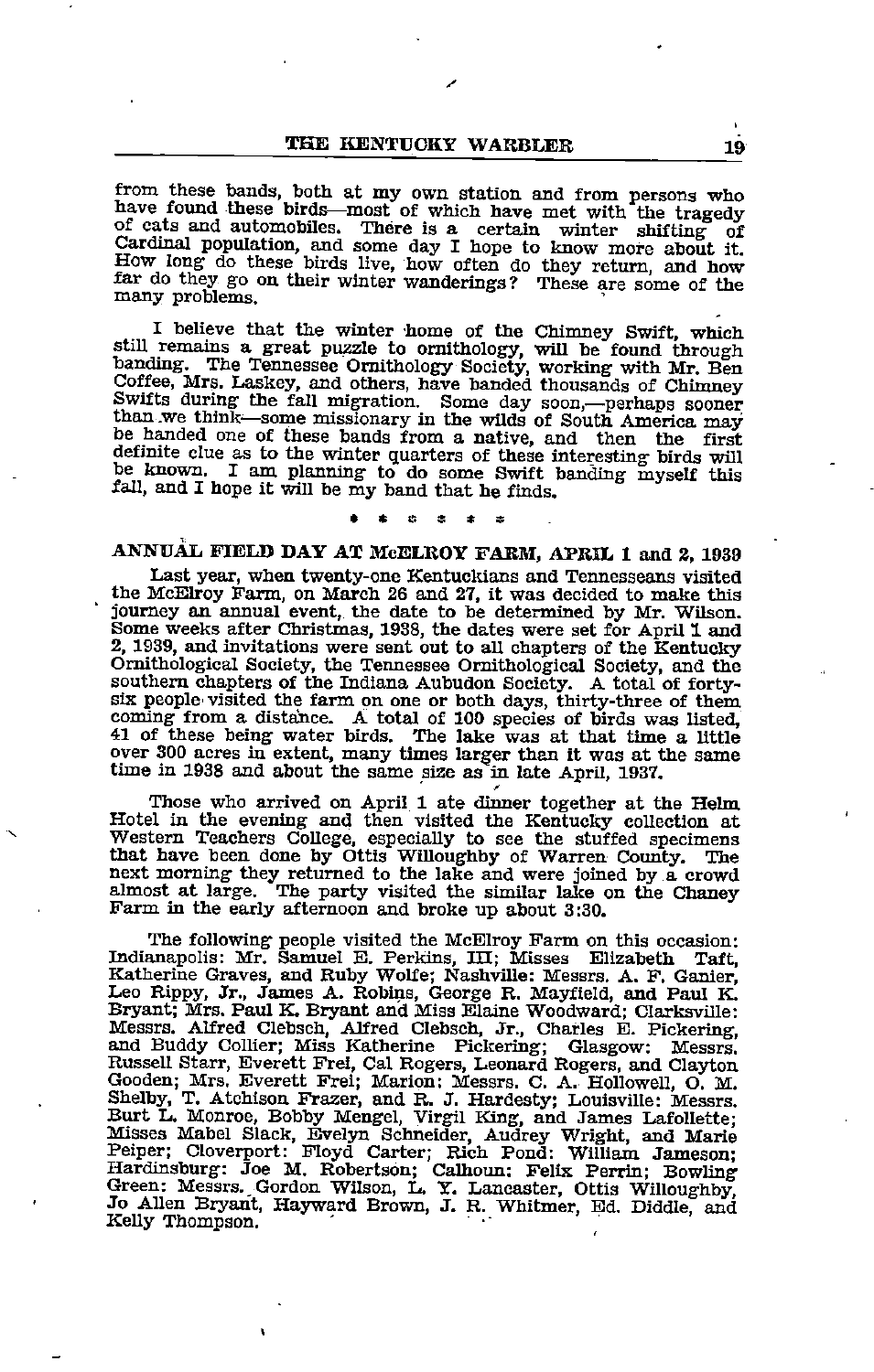Here is a list of the 100 species of birds recorded in the two days, with numbers, chiefly for April 2: Loon, 2: Holboell's Grebe, 2; Horned Grebe, 2; Pied-billed Grebe, 5 plus; Double-crested Cormorant, 1; Great Blue Heron, 1; Green Heron, 1; Black-crowned Night Heron, 45; Yellow-crowned Night Heron, 4; Bittern, 5; Canada Goose, 4; Mallard, C; Red-legged Black Duck, C; Gadwall 1; (a new record for the farm) Baldpate, C; Pintail, 25; Green-winged Teal, 10; Bluewinged Teal, A; Shoveler, C; Wood Duck, 4; Redhead, F. C.; Ringnecked Duck, A; Canvas-back, 1; Greater Scaup, 1 (tentatively identified late in the afternoon by Miss Slack and Dr. Lancaster and positively the next morning by Clebsch and Ganier; this is a new record for the farm); Lesser Scaup, A; Golden-eye, 4; Buffle-head, 5; Ruddy Duck, 1; Hooded Merganser, 4; American Merganser, 1; Red-breasted Merganser, A on April 1 but only 4 or 5 on April 2; Turkey Vulture, Black Vulture, 4; Cooper's Hawk, 1 (nest); Marsh Hawk, 2; Osprey, 1; Sparrow Hawk, 1; Bob-white, 10; Coot, A (probably 2500); Killdeer, C; Wilson's Snipe, C; Upland Plover, 2 April 1; Solitary Sandpiper, 1 April 1; Western Willet, 1; Greater Yellow-legs, 8; Lesser Yellow-legs, 5; Ring-billed Gull, 2 on April 1; Common Tern, 2 on April 1; Mourning Dove, C; Chimney Swift, 2; Belted Kingfisher, 1; P'licker, 4; Red-bellied Woodpecker, 3; Red headed Woodpecker, 1; Hairy Woodpecker, 1; Downy Woodpecker, 2; Phoebe, 2; Prairie Horned Lark, C; Tree Swallow, 4 on April 1; Barn Swallow, 1 on April 2; Purple Martin, 2; Blue Jay, P. C.; Crow, C; Carolina Chickadee, F. C.; Tufted Titmouse, 5; Brown Creeper, 1; House Wren, 1 (the first record for the farm and one of the few for Bowling Green); Bewick's Wren, 4; Carolina Wren, C; Mocking bird, C; Brown Thrasher, F. C.; Robin, C; Hermit Thrush, 4; Blue bird, C; Blue-gray Gnatcatcher, 3; Golden-crowned Kinglet, 5r American Pipit, F. C.; Migrant Shrike, 1; Starling, A; Myrtle Warb ler, 5; Louisiana Water-thrush, 1; English Sparrow, A.; Meadowlark, C; Red-winged Blackbird, A; Bronzed Grackle, A; Cowbird, 1; Cardinal, C; Purple Pinch, 5; Goldfinch, C; Towhee, 4; Savannah Sparrow, C; Vesper Sparrow, C; Slate-colored Junco, C; Chipping Sparrow, C; Field Sparow, C; White-crowned Sparrow, A; V^itethroated Sparrow, C; Fox Sparrow, 2; Swamp Sparrow, 1; Song Sparrow, C.

### —GORDON WILSON,Tabulator.

### WINTER RECORDS OF THE PHOEBE AND THE BROWN THRASHER IN KENTUCKY

### By HARVEY B. LOVELL, University of Louisville

On January 31, 1939, I saw an Eastern Phoebe in Indian Hills, near Louisville. The bird was perched in a low bush on the edge of an overflowed swamp and was observed for several minutes at close range. When I consulted Burt Monroe's records, I found that the average date for the arrival of the Phoebe is March 10, and the earliest previous record was March 3.

The following data have been assembled to determine how far north of its usual winter range the present Phoebe was. A. P. Ganier informs me that the Phoebe is "a very rare winter resident in central Tennessee," but that it is usually reported in their Christmas census, seven being the number for 1938. For southern Ken tucky Gordon Wilson reports that his earliest record until the present winter was January 9, 1932. Dr. L. Y. Lancaster found the Phoebe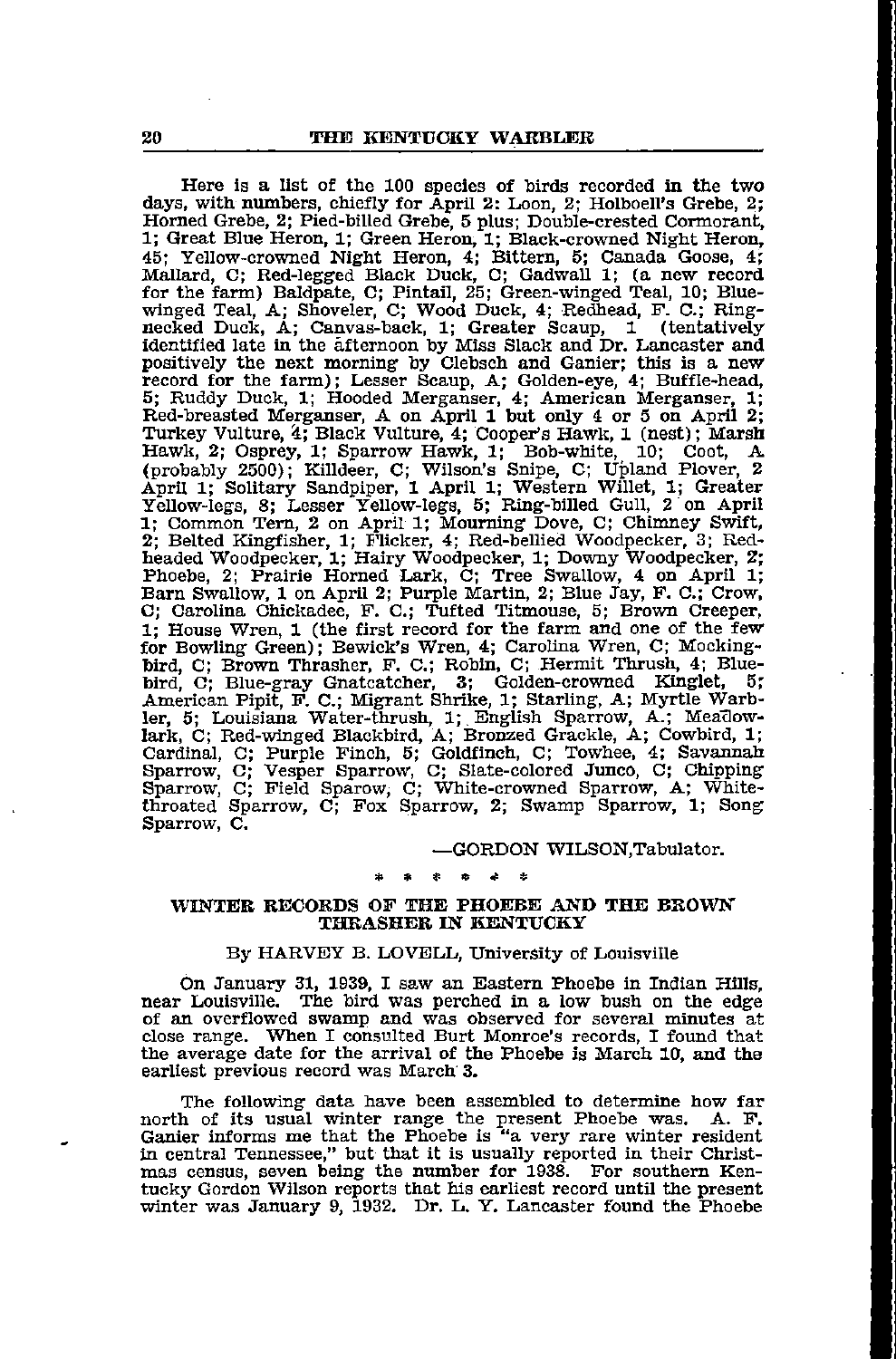on December 21, 1938, the day after the Bowling Green census, at the edge of the Mammoth Cave National Park on December 30, 1938. It seems, therefore, that the Phoebe should be included among the rarer winter residents of the state, especially in the southern portion.

On February 5, 1939, I observed a Brown Thrasher in my yard in Jefferson County, near Louisville. The bird seemed to be quite at home and ran under the shrubbery or flew from tree to tree while being observed from a distance of not over twelve feet. The bird has been seen repeatedly throughout the month of February and gives every indication of having returned for the summer. Prom Monroe's records I learned that the average date of arrival for the Brown Thrasher is March 15, and the previous early record was March 6.

The following data have been assembled concerning the winter range of the Brown Thrasher. A. F. Ganier writes that the bird is not a winter resident in central Tennessee and that his earliest records for Nashville over a period of twenty years are Pebruary 14, 14, 26; March 1, 1, 2, 4, 5, 5, 6, 6, 7, 7, and 9. Leaving out the first two out-of-line dates, we find the average to be March 4. Ganier reports, however, that the Brown Thrasher usually winters in western Tennessee and also along the Georgia line.

Gordon Wilson's earliest record for Bowling Green is March 5, a date which has been repeated several times.

There are at least four records of the Brown Thrasher in Ken tucky in December. Dr. T. Atchison Prazer reported the species in his Christmas census for December 24, 1933, at Marion, and Ray mond J. Fleetwood saw it at Madisonville on December 20, 1938. Virgil King informs me that he identified the bird beyond doubt in Henderson County on December 31, 1938, and L. Y. Lancaster saw it in Bowling Green during the 1938 Christmas holidays. Three of these records are in the western part of Kentucky near the boimdary of the Lower Austral Zone.

There are also numerous records of the Brown Thrasher's winter ing to the north of Kentucky. Josselyn Van Tyne says that the Brown Thrasher is <sup>a</sup> rare winter resident of the southern two tiers of counties in Michigan (check Ust of the birds of Michigan), and Dr. Frank Chapman in his HANDBOOK OP NORTH AMERICAN BIRDS says that it winters along the seaboard as far north as New York City.

In view of these records it is surprising that the Brown Thrasher has not been reported in Kentucky during the month of January prior to 1939. It is highly probable that it will be found to winter in the western part of the state regularly and that accidentals will continue to be found in other parts of the state.

BIRDS AROUND <sup>A</sup> HOSPITAL—Chastain Frazer, the yoimgest son of the grand old man of our K. O. S., suffered <sup>a</sup> break-down in health some months ago and is sojourning at Hazelwood Sanitarium; "You can't keep a good man down," especially an ornithologist of such enthusiasm as Chastain. Even if he cannot get out very far to see the birds, they seem to come to see him. In a recent letter he says, "There is nothing unusual about the species I have observed,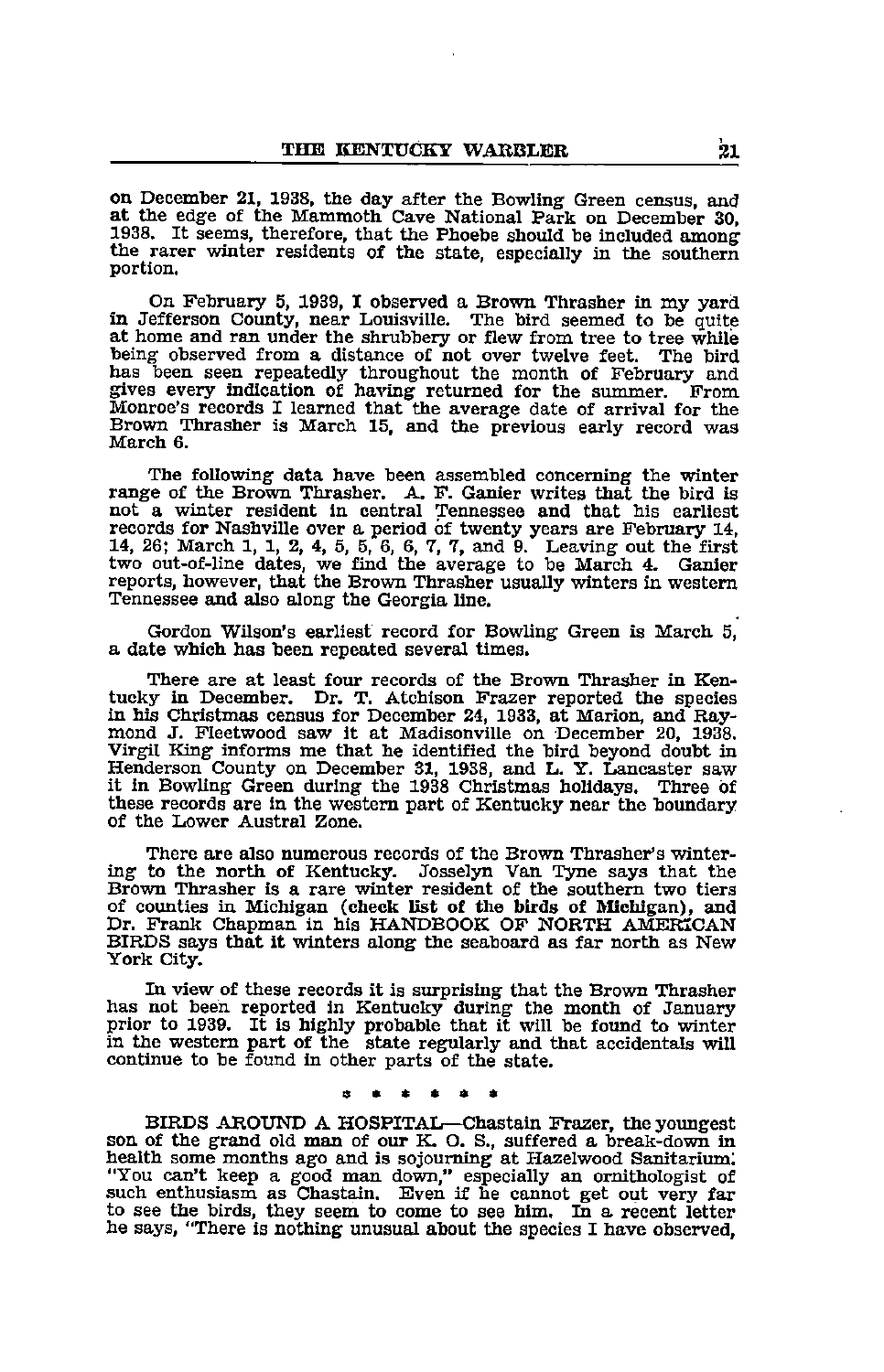although to me the beauty and poise of the Fox Sparrow are unusual. Perhaps this observation is due to the fact that I never took the time before to really see it. I am quite sure I have failed to identify several, of the smaller birds. The ones I have identified are the following; White-crowned Sparrow, Field Sparrow, Fox Sparrow, Tree Sparrow, Slate-colored Junco, Red-eyed Towhee, Cardinal, Carolina Wren, Tufted Titmouse, Carolina Chickadee, White-breasted Nut hatch, Flicker, Downy Woodpecker, Hairy Woodpecker, Red-bellied Woodpecker, Blue Jay, Bluebird, Robin, Mockingbird, Meadowlark, Cedar Waxwing, Bronzed Crackle, Bob-white, Killdeer, Starling, Crow, Mourning Dove, Sparrow Hawk, Cooper's Hawk, Screech Owl, Turkey Vulture, Canada Goose."

All of us wish for Chastain a speedy recovery and plenty of experiences with ,the birds that he has always known and loved so well.

GOOD WORK BY GAME WARDENS—Major Victor Dodge, of Lexington, has sent us some clippings relative to a rather wholesale conviction of men in central Kentucky for shooting doves in 1937 in baited fields. More than 25 people were fined §50 each for this offense, one of them a circuit judge. On December 29 a prominent city official in Payette County was arraigned for shooting a Golden Eagle, but the case was dismissed in Magistrate's Court.

Mr. B. J. Stewart, game warden for the Bowling Green area, is very watchful and has arrested several violators in the past year. He is guarding with real zest the temporary lakes in Warren County, the haunt this year, as usual, of so many water birds.

A MORNING IN AUDUBON MEMORIAL PARK—On March 25, 1939, with a temperature of 80 reigning everywhere, I set out to see what I could find in Audubon Memorial Park, near Henderson. From nine o'clock until noon I climbed over the big hills, which are rather heavily wooded. There are few border and open areas in the park. The four-acre lake which was built solely for the use of wild life had no water birds on it. The most interesting observation concerned a Carolina Chickadee busily engaged in excavating a nesting cavity in an ash snag. The snag was about eight inches in diameter, and the hole was about fifteen feet from the ground. One bird did all the work, but its mate gave moral support from nearby branches and occasionally flew to the snag to inspect the work. All of the dozens of pieces of waste material taken from the hole were carried to nearby branches and then dropped to the ground. While I watched, a Downy Woodpecker flew to the snag and started toward the hole, which it may have begun for its own use. The alarmed Chickadee vigorously attacked the Downy and drove it away.

Near the borders of the park were found a Brown Thrasher, a Mockingbird, a Bewick's Wren, two pairs of Doves, four Whitecrowned Sparrows, several Field Sparrows, several Juncoes, four Towhees, and a Phoebe. Deeper in the woods I found six Fox Spar rows, a Hermit Thrush, three Cowbirds in the tall trsetops, a Flicker, two Myrtle Warblers, a few Golden-crowned Kinglets, some Chicka dees and Cardinals. Tufted Titmice were abundant. <sup>A</sup> few Crows were seen flying over, and three Turkey Vultures sailed overhead. I inspected the hollow trunk of a big tulip tree in which Vultures

 $\overline{1}$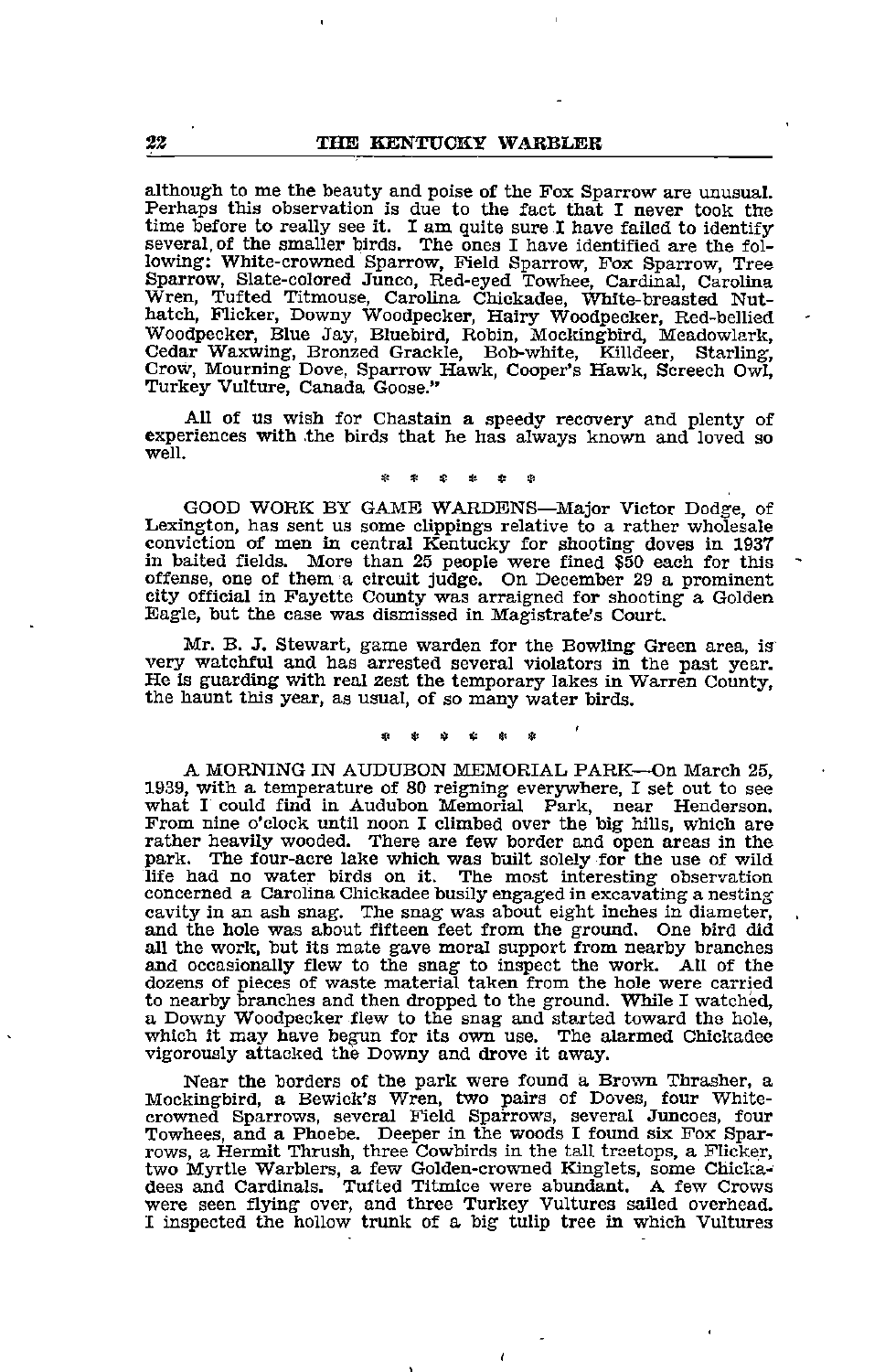have nested in the past, but there was no nest. There were a few Downy Woodpeckers and Carolina Wrens here in the deep woods.

Many of the hillsides were carpeted with wild flowers, and I often met the sweet fragrance of the blooming spice bush. The wild flowers I found blooming were yellow adder's tongue, bloodroot, flowers I found blooming were yellow adder's tongue, toothworth, Dutchman's breeches, purple violet, downy yellow violet, harbinger-of-spring, sesile trillum, wood anemone, and sweet Wil liams.

### —VIRGIL KING, Louisville.

THE VIRGINIA SOCIETY OF ORNITHOLOGY—Some weeks ago the Kentucky Ornithological Society and the Virginia Society of Ornithology agreed to mention the work of the neighboring states<br>and their ornithologists. It is a pleasure for THE KENTUCKY<br>WARBLER to call attention in this issue to the Virginia society. It<br>was organized in December, 19 has had a slow but steady growth to its present membership of about 70. The monthly bulletin, THE RAVEN, edited by Dr. J. J., Murray, of Lexington, keeps members in touch with bird activities over the state. Acquaintance with birds of different parts of the state is gained by holding the annual meeting and accompanying field trip near the shore, in the mountains, or in the piedmont. Membership is open to any one interested in birds, whether <sup>a</sup> resident of Virginia or not. Miss Florence Hague, of Sweet Briar, is the secretary of the Virginia Society of Ornithology.

### $\approx$   $\approx$  $\sim$

A RECORD OF THE HENSLOW SPARROW—On Sunday after noon, March 26,1939, about 3:00 o'clock in the afternoon, I was work ing through some open, brushy hillsides at South Park, Kentucky, which is fourteen miles south of Louisville. <sup>I</sup> had come upon some Field Sparrows, and hearing <sup>a</sup> new note among them, <sup>I</sup> carefully examined them with my glasses. <sup>I</sup> found that two of the sparrows were Henslow's (Passerherbulus henslowi susurrans.) They were feed ing on the ground, where I watched them for several minutes with SX40 glasses at a distance of forty feet. The olive-colored head with black stripes, the very noticeable reddish or chestnut wings, and the finely-streaked b made the identification positive. I was fortunate enough to have these birds pose in a relatively clear space, free from blackberry bushes and the broom sedge which covered most of the area. It is quite possible that there were more of them in the flock of sparrows in the immediate neighborhood. This location was about a hundred yards from a small, marshy lake.

### —LEONARD C. BRECHER, Louisville.

### \* \* \* \*

ŗ

### OUR BIRDS OF PREY ,

Among all birds there are none more fascinating or more certain to arouse the interest and admiration of those who know them than the birds of prey—the hawks, eagles and owls. Their graceful build and beautiful plumage, in spite of the absence of bright colors,, their wonderful eyesight and powers of flight, and the activity and courage which so many members of the group possess make them remark-